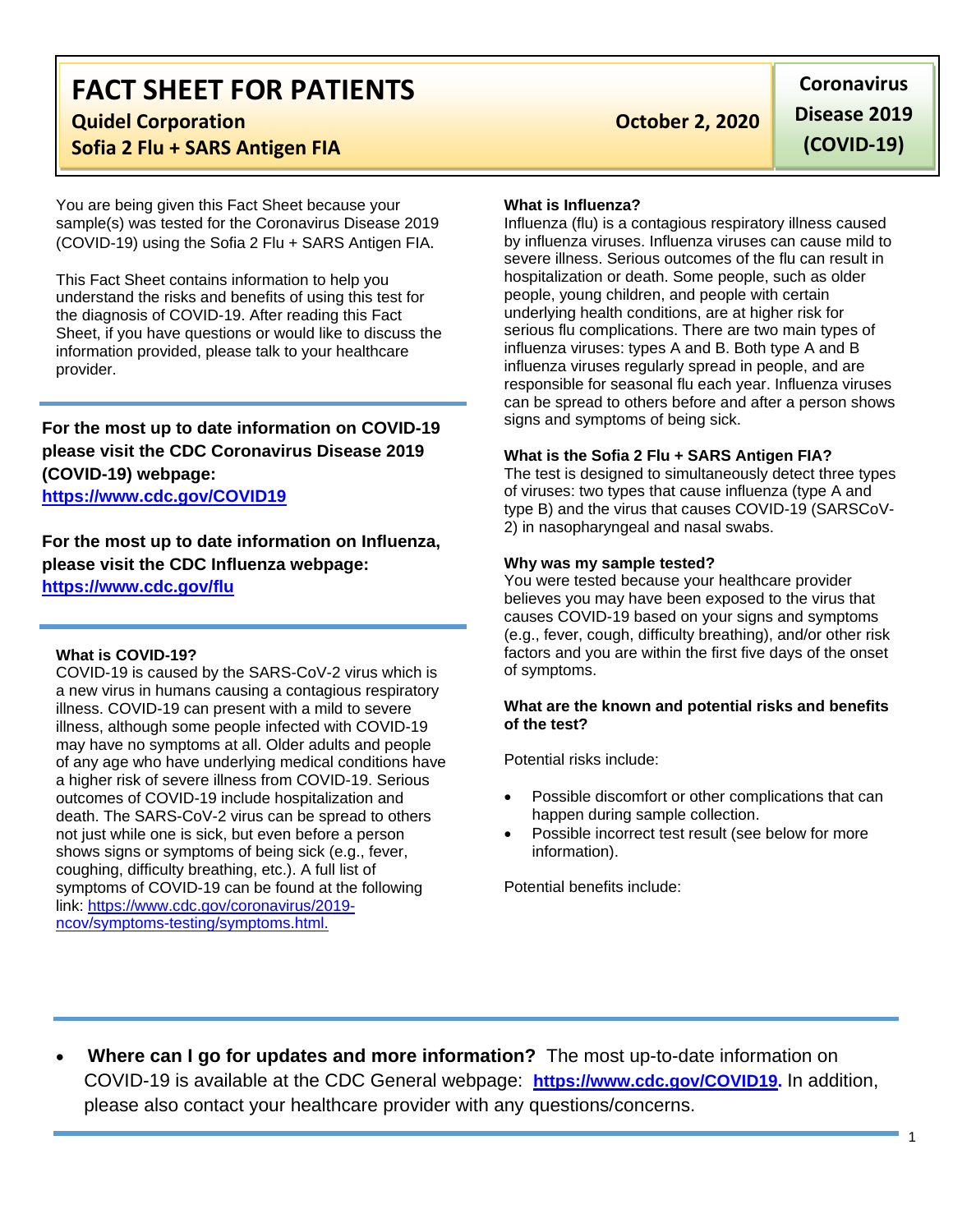# **FACT SHEET FOR PATIENTS**

# **Calculate Corporation Constitution Constitution Constitution Constitution Constitution Constitution Constitution Constitution Constitution Constitution Constitution Constitution Constitution Co**

## **Sofia 2 Flu + SARS Antigen FIA**

- The results, along with other information, can help your healthcare provider make informed recommendations about your care.
- The results of this test may help limit the spread of COVID-19, influenza A or influenza B to your family and others in your community

### **What does it mean if I have a positive test result for SARS-CoV-2?**

If you have a positive test result, it is very likely that you have COVID-19 because proteins from the virus that causes COVID-19 were found in your sample. Therefore, it is also likely that you may be placed in isolation to avoid spreading the virus to others. You should follow CDC guidance to reduce the potential transmission of disease.

There is a very small chance that this test can give a positive result that is wrong (a false positive result) particularly when used in a population without many cases of COVID-19 infection. Your healthcare provider will work with you to determine how best to care for you based on the test results along with medical history, and your symptoms.

### **What does it mean if I have a positive test result for influenza A and/or B viruses?**

If you have a positive test result for the presence of influenza A and/or influenza B viruses, it is very likely that you have the flu. If you have a positive result for an influenza virus, your healthcare provider will determine the best way to care for you based on the test results along with other factors in your medical history. There is a very small chance that this test can give a positive result that is wrong (a false positive result). Your healthcare provider will work with you to determine how best to care for you based on the test results, medical history, and your symptoms.

**Coronavirus Disease 2019 (COVID-19)**

# **What does it mean if I have a positive test result for SARS-CoV and influenza (A and/or B) viruses?**

It is possible for an individual to be infected with influenza A virus, influenza B virus, and/or SARS-CoV-2 virus at the same time. Your healthcare provider will work with you to determine how best to care for you based on these test results, your medical history, and your symptoms.

**What does it mean if I have a negative test result for SARS-CoV-2, influenza (A and/or B) viruses?** A negative test result means that proteins from the virus that causes COVID-19 or influenza were not found in your sample.

However, it is possible for this test to give a negative result that is incorrect (false negative) in some people with COVID-19 or influenza. You might test negative if the sample was collected early during your infection. You could also be exposed to COVID-19 after your sample was collected and then have become infected.

This means that you could possibly still have COVID-19 or influenza even though the test result is negative. If your test is negative, your healthcare provider will consider the test result together with all other aspects of your medical history (such as symptoms, possible exposures, and geographical location of places you have recently traveled) in deciding how to care for you. The amount of antigen in a sample may decrease the longer you have symptoms of infection. Specimens may be more likely to be negative compared to a molecular assay for SARS-CoV-2 or influenza.

It is important that you work with your healthcare provider to help you understand the next steps you should take.

### **What are the differences between antigen tests and other COVID-19 tests?**

There are different kinds of tests for diagnosing COVID-19. Molecular tests (also known as PCR tests) detect genetic material from the virus. Antigen tests detect

• **Where can I go for updates and more information?** The most up-to-date information on COVID-19 is available at the CDC General webpage: **[https://www.cdc.gov/COVID19.](https://www.cdc.gov/nCoV)** In addition, please also contact your healthcare provider with any questions/concerns.